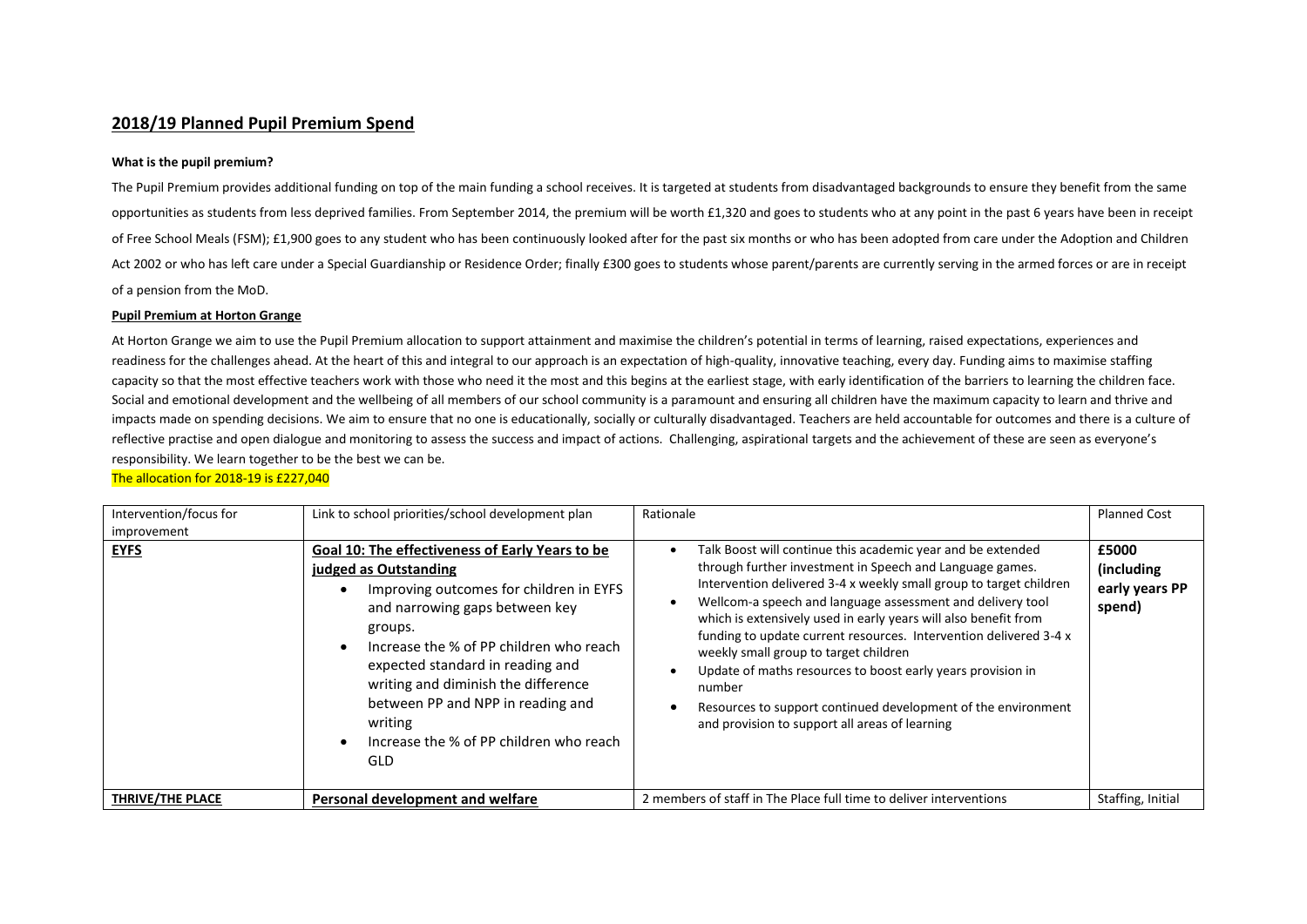| <b>Staffing of The Place</b><br><b>Training</b><br><b>Ongoing CPD</b> | Goal 5: Behaviour and provision for children's<br>welfare to be outstanding.<br>Continue to reduce and maintain the<br>number of fixed term exclusions<br>Ensure the Thrive provision continues to<br>$\bullet$<br>impact on social and emotional development                                                                                                                                                  | 1 member of staff currently undertaking Thrive training<br>1 trained TA working in The Place full time<br>trained Thrive practitioners in school to support work throughout<br>school with the THRIVE approach<br>1 more EYFS staff member to be trained<br>$\bullet$<br>Ongoing CPD for existing members to retain their qualification<br>$\bullet$<br>(@£120 per person)<br>Thrive refresher training for all staff (October training day)<br>$\bullet$                                                                                                                                                                                                                                       | training, whole<br>staff CPD and<br>ongoing CPD<br>£56,500 |
|-----------------------------------------------------------------------|----------------------------------------------------------------------------------------------------------------------------------------------------------------------------------------------------------------------------------------------------------------------------------------------------------------------------------------------------------------------------------------------------------------|-------------------------------------------------------------------------------------------------------------------------------------------------------------------------------------------------------------------------------------------------------------------------------------------------------------------------------------------------------------------------------------------------------------------------------------------------------------------------------------------------------------------------------------------------------------------------------------------------------------------------------------------------------------------------------------------------|------------------------------------------------------------|
| <b>Behaviour systems and</b><br>rewards                               | Personal development and welfare<br>Goal 5 : Behaviour and provision for children's<br>welfare to be outstanding.<br>School improvement goal: Behaviour and<br>$\bullet$<br>provision for children's welfare to be<br>outstanding                                                                                                                                                                              | Purchase of epraise online reward system<br>$\bullet$<br>Merit rewards and experiences<br>٠                                                                                                                                                                                                                                                                                                                                                                                                                                                                                                                                                                                                     | £3000                                                      |
| <b>Metacognition focus</b>                                            | CIF: Quality of Teaching, Learning and<br><b>Assessment</b><br>Goal 3 100% of teaching to be at least good with<br>an increasing amount outstanding<br>Build on metacognition work<br>$\bullet$<br>Continue to develop Blooms and questioning<br>$\bullet$<br>Develop the children's resilience through<br>$\bullet$<br>'being in the pit' and training and work<br>around metacognition                       | 2 staff to attend metacognition (3 day) training at Huntington<br>$\bullet$<br>Research school, York and disseminate through staff CPD<br>Targeted staff CPD through staff meeting time<br>$\bullet$<br>Resources linked to metacognition and its development in<br>classrooms                                                                                                                                                                                                                                                                                                                                                                                                                  | £1000                                                      |
| <b>Trips (including residentials)</b><br>and memorable experiences.   | Personal development, behaviour and welfare<br>Provision and opportunities to teach children to<br>be life long readers and writers<br>Develop opportunities to read and write across<br>$\bullet$<br>the curriculum and ensure these are planned for-<br>use of trips to provide quality experiences that can<br>be written about. Extend understanding of<br>vocabulary linked t topics through experiences. | PP children subsidised for cost of trips<br>$\bullet$<br>FSM children pay only £20 (deposit)<br>PP children to pay half<br>Half termly visits/memorable experiences to stimulate language,<br>extend vocabulary and knowledge linked to new topics and in<br>turn, impact positively on the quality of writing across the<br>curriculum<br>Stem conference for Year 6 (Girls Into Stem)<br><b>Residential programme</b><br>Year 4-Kingswood-3 days<br>$\bullet$<br>Year 5-Edinburgh-3 days<br>$\bullet$<br>Year 6-Hawse End-3 days<br>Year 6 end of year residential (FSM children to pay only the<br>deposit)<br>Potential year 3 residential to Gibside (one night) depending on parental buy | £15,000                                                    |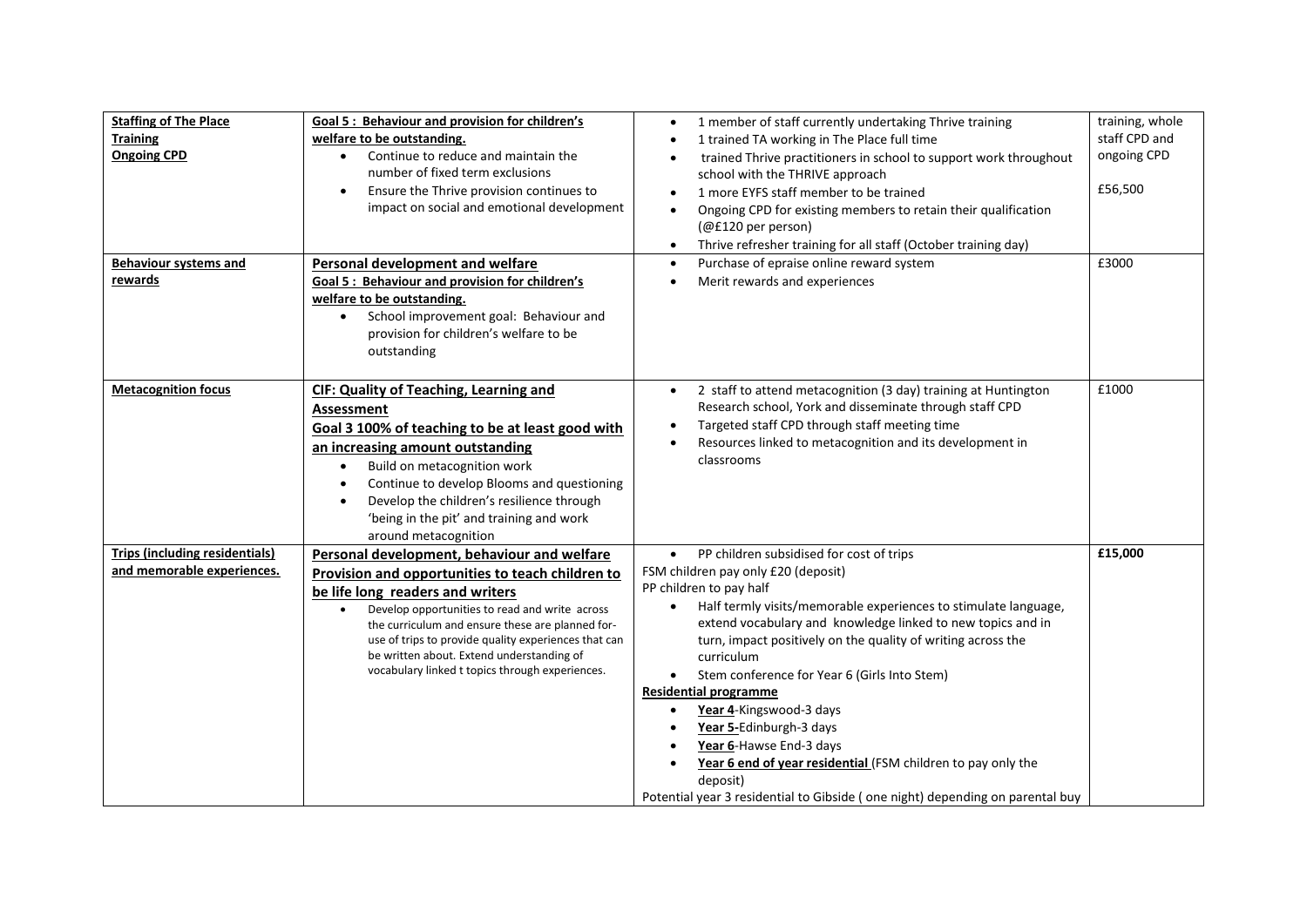|                                                                                |                                                                                                                                                                                                                                                                                                                                                          | in                                                                                                                                                                                                                                                                                                                                                                                                                                                                                                                                      |         |
|--------------------------------------------------------------------------------|----------------------------------------------------------------------------------------------------------------------------------------------------------------------------------------------------------------------------------------------------------------------------------------------------------------------------------------------------------|-----------------------------------------------------------------------------------------------------------------------------------------------------------------------------------------------------------------------------------------------------------------------------------------------------------------------------------------------------------------------------------------------------------------------------------------------------------------------------------------------------------------------------------------|---------|
| Provision linked to trips                                                      | Personal development, behaviour and welfare<br>Give PP children greater more frequent and<br>varied access to outdoor learning,<br>memorable experiences and life experiences<br>they can then reflect on, talk about and<br>consequently write about and use to<br>enhance learning.<br>Improve the curriculum further to engage PP<br>children         | Hired minibus (Yearly cost)<br>Cost for staff training to drive and obtain a licence for mini bus<br>National Trust Membership                                                                                                                                                                                                                                                                                                                                                                                                          | £12,100 |
| Development of maths across<br>school and outcomes in maths<br>for PP children | <b>CIF: Outcomes for children</b><br>Goal 8: Key Stage 1 Outcomes to be judged at least<br>good<br>Goal 9: Key Stage 2 Outcomes to be judged at least<br>good.<br>Improve standards of basic fluency in maths<br>$\bullet$<br>for PP children<br>Increase the % of PP children who exceed<br>the expected standard in maths and achieve<br>greater depth | Ongoing CPD and resources linked to developing concrete<br>understanding through to mastery. Bridging the gap between<br>concrete and abstract through bar modelling approaches<br>Yearly subscription to Times Table Rockstars to boost basic skills<br>and ensure children are ready for newly introduced testing of<br>times tables at the age of 9<br>Year 6 maths taught in small classes to target provision (2 x SLT<br>$\bullet$<br>members of staff) 5 sessions per week<br>Able maths days targeting PP children<br>$\bullet$ | £4000   |
| Development of Phonics                                                         | Goal 7: Phonics outcomes t continue to demonstrate<br>outstanding attainment for all groups<br>PP children attain highly in phonics (88%)<br>and this compares well to others nationally<br>This should continue and continue to serve<br>as a solid platform to develop reading skills<br>beyond decoding                                               | Staff development/training for staff delivering RWI<br>Update of RWI resources                                                                                                                                                                                                                                                                                                                                                                                                                                                          | £2000   |
| Continued development<br>reading across school.                                | Increase the % of PP children that achieve the<br>expected standard in reading<br>Interventions for PP children and<br>$\bullet$<br>previous low attainers (Lexia and<br><b>Reading Plus)</b>                                                                                                                                                            | Reciprocal reading programme continued<br>$\bullet$<br>Continued purchase of high quality books to develop<br>$\bullet$<br>childrens reading ability beyond decoding<br>Continuation of Lexia reading programme to build basic<br>skills<br>Purchase of Reading Plus intervention for PP children who<br>may not reach the expected standard<br>Visiting authors<br>$\bullet$                                                                                                                                                           | £8000   |
| Development of writing<br>throughout school                                    | <b>CIF: Outcomes for children</b><br>Goal 8: Key Stage 1 Outcomes to be judged at least<br>good                                                                                                                                                                                                                                                          | CPD-continued CPD (external and internal) to develop<br>$\bullet$<br>subject knowledge and expertise. CPD to include TA's who                                                                                                                                                                                                                                                                                                                                                                                                           | £3000   |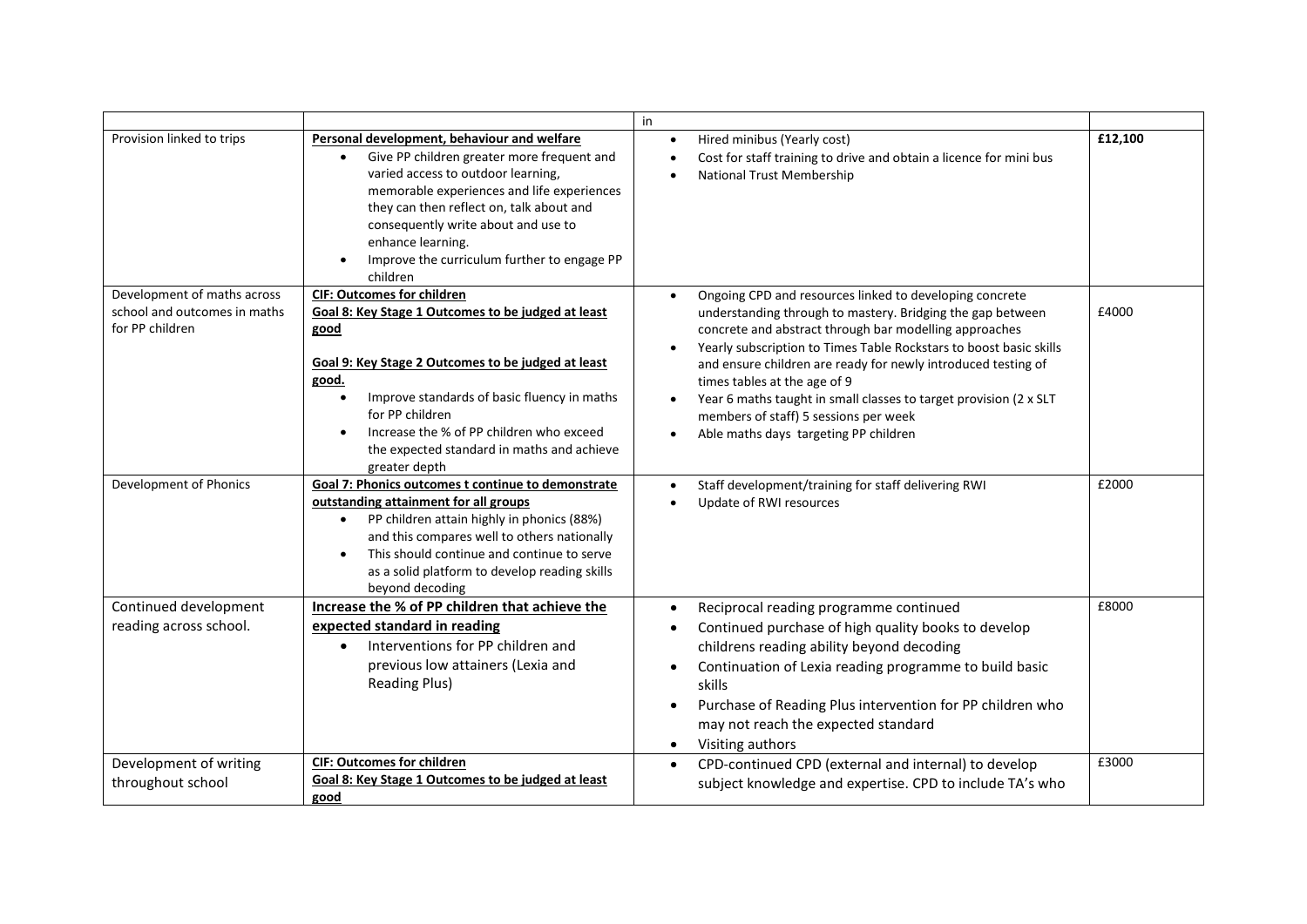|                                                                                                                                 | Increase the % of children at KS1 who<br>$\bullet$<br>achieve the expected standard in writing<br>Improve standards in basic skills of spelling,<br>$\bullet$<br>handwriting and punctuation for PP children<br>Raise overall attainment of disadvantaged<br>$\bullet$<br>group so that the difference with others<br>nationally diminish                                                                                                            | deliver RWI programme<br>Visiting authors to engage children, help stimulate ideas and<br>$\bullet$<br>vocabulary and encourage a writing ethos in school.<br>Able writer's days delivered by Authors Abroad with a<br>$\bullet$<br>particular focus on more able PP children and boys<br>Purchase of class based resources to help support the<br>$\bullet$<br>development of basic skills (Nelson Handwriting, Spelling<br>Shed)                                                                                                                                                                                                           |                   |
|---------------------------------------------------------------------------------------------------------------------------------|------------------------------------------------------------------------------------------------------------------------------------------------------------------------------------------------------------------------------------------------------------------------------------------------------------------------------------------------------------------------------------------------------------------------------------------------------|----------------------------------------------------------------------------------------------------------------------------------------------------------------------------------------------------------------------------------------------------------------------------------------------------------------------------------------------------------------------------------------------------------------------------------------------------------------------------------------------------------------------------------------------------------------------------------------------------------------------------------------------|-------------------|
| Attendance rewards and<br>tracking<br>(continued focus)                                                                         | <b>CIF: Personal development and welfare</b><br>goal 4 : Improve overall attendance and reduce<br>persistent absenteeism.<br>Improve the overall attendance so that it is<br>$\bullet$<br>at least in line with whole school target of<br>96%<br>Decrease the percentage of PP children and<br>SEND with attendance below 96% so that<br>the gap with other learner narrows.<br>Continue to engage key families<br>Develop links with family gateway | Member of SLT responsible for attendance to drive initiatives and<br>$\bullet$<br>track progress<br>Attendance tracking, 1:1 support and weekly monitoring<br>Termly 100% attendance awards<br>٠<br>Yearly 100% attendance trip<br>$\bullet$<br>'Asda' vouchers termly rewards for children above 95% and most<br>improved attendance<br>Yearly reward (trip or visit) for the class with the best yearly<br>$\bullet$<br>attendance<br>Weekly stickers for children who have attended all week<br>$\bullet$<br>Link to epraise merit system and class dojo<br>$\bullet$<br>Allocation of a staff member to a child who is PP/PA as a mentor | £3000             |
| Staff member responsible for<br>PP                                                                                              | <b>Outcomes for children and learners</b><br><b>SDP Target:</b>                                                                                                                                                                                                                                                                                                                                                                                      | Year 6 (44%PP) taught in small targeted groups to ensure all PP<br>$\bullet$<br>children make at least expected progress<br>SATs booster groups from Spring 1 (reading, SPAG and maths)<br>$\bullet$<br>Continued coaching/support<br>Year 5 (54% PP) maths (18 children) taught daily (5 x 1hr sessions<br>per week) to accelerate progress and ensure they reach expected<br>standard by end of KS2                                                                                                                                                                                                                                        | £53,800           |
| Increased management capacity<br>to provide additional<br>interventions, support,<br>coaching and allowing for small<br>classes | <b>Outcomes for children and learners</b><br>Goal 8 and 9:Outcomes at KS 1 and 2 to be<br>judged at least good<br>Focus for PP children Key Stage 1-writing<br>Focus for PP children Key stage 2-reading and<br>SPaG                                                                                                                                                                                                                                 | Assistant Head Teacher/HOS delivering maths to Year 6 (small<br>group) every morning to ensure accelerated progress (2 hours per<br>day including interventions)<br>SENCO delivering Literacy in Year 5 (small group, focus PP/SEND)<br>$\bullet$                                                                                                                                                                                                                                                                                                                                                                                            | £19,500<br>£8,300 |
| Staff member-family liaison and<br>pastoral support officer                                                                     | Personal development, behaviour and welfare<br><b>SDP Target:</b>                                                                                                                                                                                                                                                                                                                                                                                    | Liaising with parents in terms of<br>attendance and referrals to EWO<br>$\bullet$                                                                                                                                                                                                                                                                                                                                                                                                                                                                                                                                                            | £30,734           |